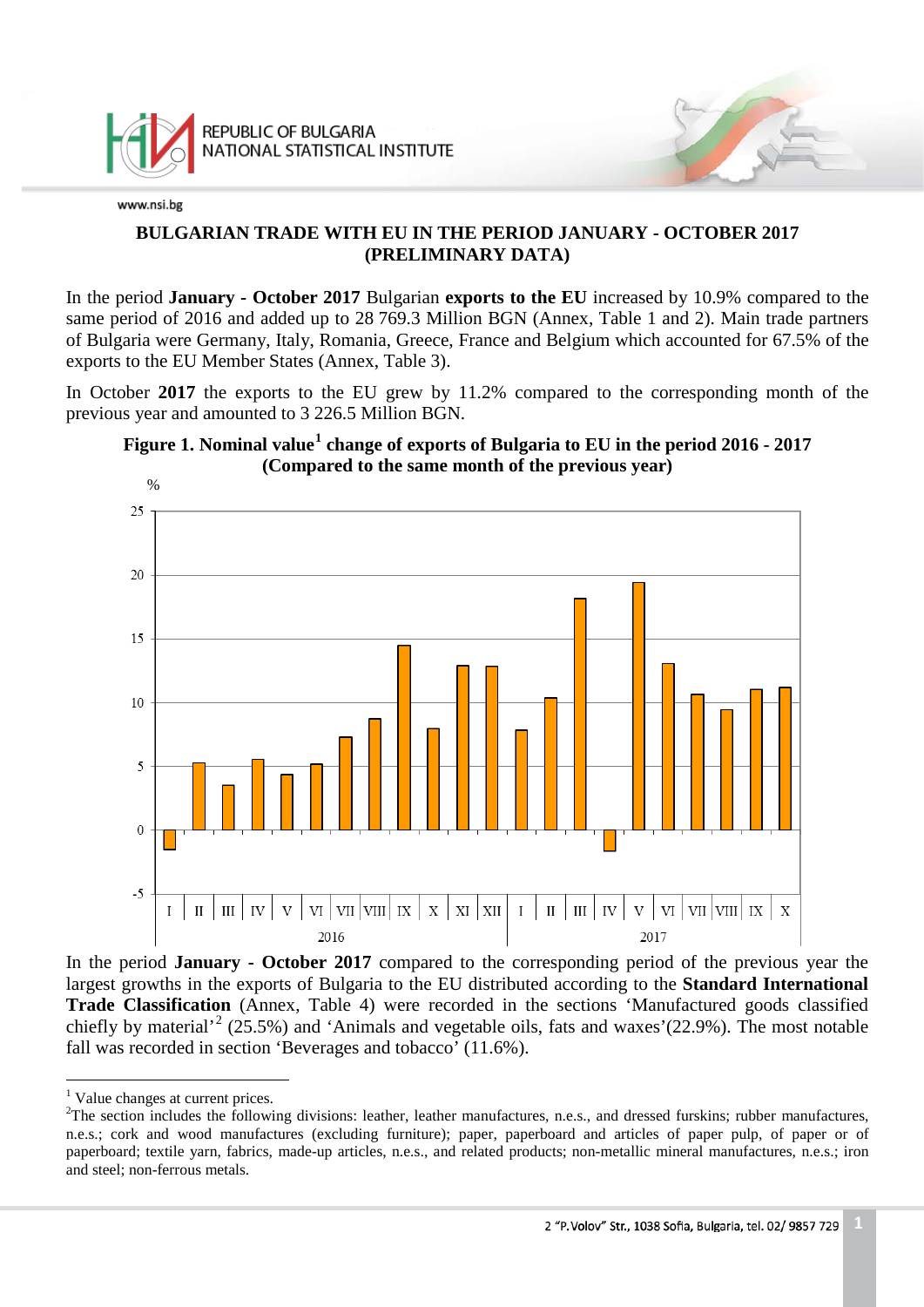

Bulgarian **imports from the EU** in the period **January - October 2017** increased by 10.9% compared to the same period of 2016 and added up to 30 838.7 Million BGN at CIF prices (Annex, Tables 1 and 2). The largest amounts were reported for the goods imported from Germany, Italy, Romania, Spain and Greece (Annex, Table 3).

In October **2017** the Bulgarian imports from the EU Member States grew by 9.5% compared to the corresponding month of the previous year and amounted to 3 560.6 Million BGN.





In the period **January - October 2017** compared to the corresponding period of 2016 the largest growths in the imports from the EU distributed according to the **Standard International Trade Classification** were reported in the sections 'Crude materials, inedible (except fuel)'<sup>[2](#page-1-1)</sup> (42.9%) and 'Mineral fuel, lubricants and related materials' (41.0%) while the largest fall was observed in section 'Animals and vegetable oils, fats and waxes' (2.5%).

The **foreign trade balance** of Bulgaria **(export FOB - import CIF) with** the **EU** in the period **January - October 2017** was negative and added up to 2 069.4 Million BGN (Annex, Table 1). At FOB/FOB prices (after elimination of transport and insurance costs on imports) the trade balance was also negative and amounted to 183.5 Million BGN.

<sup>&</sup>lt;sup>1</sup>Value changes at current prices.  $\frac{1}{1}$ 

<span id="page-1-1"></span><span id="page-1-0"></span><sup>&</sup>lt;sup>2</sup> The section includes following divisions: raw hides, skins and furskins; oil-seeds and oleaginous fruits; crude rubber; cork and wood; pulp and waste paper; textile fibres and their wastes; crude fertilizers and crude minerals; metalliferous ores and metal scrap; crude animal and vegetable materials, n.e.s.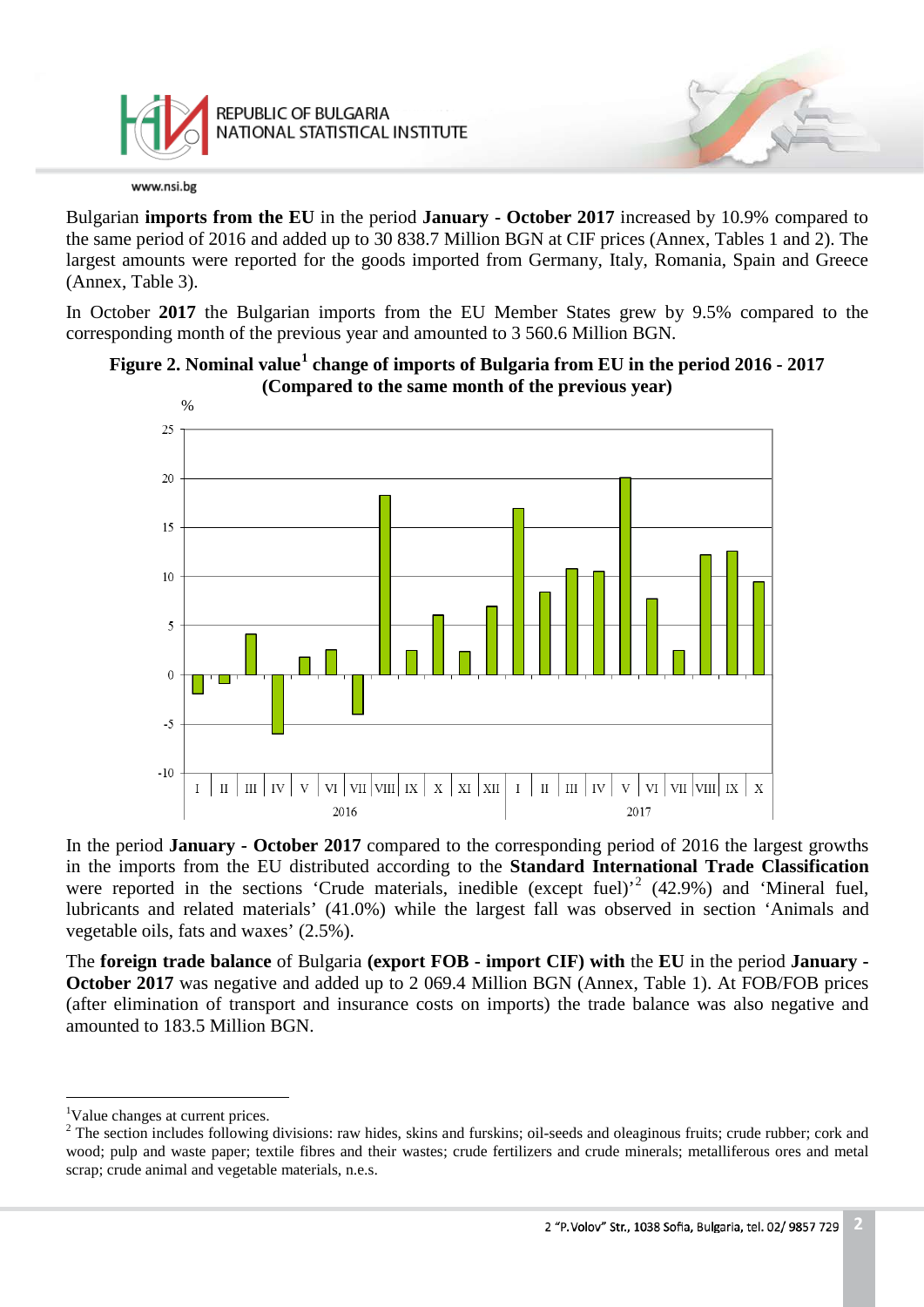

#### **Annex**

## **Table 1**

# **Exports, imports and trade balance of Bulgaria in the period January - October 2016 and 20171 by months**

|                       |                      |         |               |                      |         |         |                                    |         |         |                                |           |           |                                            |          | (Million BGN) |
|-----------------------|----------------------|---------|---------------|----------------------|---------|---------|------------------------------------|---------|---------|--------------------------------|-----------|-----------|--------------------------------------------|----------|---------------|
| <b>Months/Periods</b> | <b>Exports - FOB</b> |         |               | <b>Imports - CIF</b> |         |         | <b>Imports - <math>FOB2</math></b> |         |         | <b>Trade balance - FOB/CIF</b> |           |           | <b>Trade balance - FOB/FOB<sup>2</sup></b> |          |               |
|                       | Total                | EU      | <b>Non EU</b> | Total                | EU      | Non EU  | Total                              | EU      | Non EU  | Total                          | EU        | Non EU    | Total                                      | EU       | Non EU        |
| I.2016                | 3411.3               | 2261.2  | 1150.1        | 3501.5               | 2267.8  | 1233.7  | 3271.4                             | 2121.9  | 149.5   | $-90.2$                        | $-6.6$    | $-83.6$   | 139.9                                      | 139.3    | 0.6           |
| II.2016               | 3471.9               | 2286.8  | 1185.         | 3850.2               | 2601.3  | 1248.9  | 3613.4                             | 2453.9  | 1159.5  | $-378.3$                       | $-314.5$  | $-63.8$   | $-141.5$                                   | $-167.1$ | 25.6          |
| III.2016              | 3665.4               | 2507.8  | 1157.6        | 4237.                | 3005.8  | 1231.3  | 3971.8                             | 2825.6  | 146.2   | $-571.7$                       | $-498.0$  | $-73.7$   | -306.4                                     | $-317.8$ | 11.4          |
| І - III.2016          | 10548.6              | 7055.8  | 3492.8        | 11588.8              | 7874.9  | 3713.9  | 10856.6                            | 7401.4  | 3455.2  | $-1040.2$                      | $-819.1$  | $-221.1$  | $-308.0$                                   | $-345.6$ | 37.6          |
| IV.2016               | 3744.0               | 2537.4  | 1206.6        | 4021.8               | 2694.4  | 1327.4  | 3782.7                             | 2547.3  | 1235.4  | $-277.8$                       | $-157.0$  | $-120.8$  | $-38.7$                                    | $-9.9$   | $-28.8$       |
| V.2016                | 3618.9               | 2397.6  | 1221.3        | 4096.9               | 2629.0  | 1467.9  | 3844.0                             | 2481.4  | 1362.6  | $-478.0$                       | $-231.4$  | $-246.6$  | -225.1                                     | $-83.8$  | $-141.3$      |
| VI.2016               | 4068.4               | 2695.3  | 1373.         | 4318.7               | 2902.4  | 1416.3  | 4050.8                             | 2733.3  | 1317.5  | $-250.3$                       | $-207.1$  | $-43.2$   | 17.6                                       | $-38.0$  | 55.6          |
| <b>IV - VI.2016</b>   | 11431.3              | 7630.3  | 3801.0        | 12437.4              | 8225.8  | 4211.6  | 1677.5                             | 7762.0  | 3915.5  | -1006.1                        | $-595.5$  | -410.6    | $-246.2$                                   | -131.7   | $-114.5$      |
| I - VI.2016           | 21979.9              | 14686.1 | 7293.8        | 24026.2              | 16100.7 | 7925.5  | 22534.1                            | 15163.4 | 7370.7  | $-2046.3$                      | -1414.6   | $-631.7$  | $-554.2$                                   | $-477.3$ | -76.9         |
| VII.2016              | 4192.5               | 2821.3  | 1371.2        | 4344.2               | 2924.1  | 1420.   | 4062.8                             | 2746.7  | 1316.1  | $-151.7$                       | $-102.8$  | $-48.9$   | 129.7                                      | 74.6     | 55.1          |
| VIII.2016             | 4024.8               | 2679.7  | 1345.1        | 4442.                | 2787.3  | 1654.8  | 4140.6                             | 2613.3  | 1527.3  | $-417.3$                       | $-107.6$  | $-309.7$  | $-115.8$                                   | 66.4     | $-182.2$      |
| IX.2016               | 4170.7               | 2843.7  | 1327.0        | 4180.3               | 2742.0  | 1438.3  | 3917.9                             | 2587.1  | 1330.8  | $-9.6$                         | 101.7     | $-111.3$  | 252.8                                      | 256.6    | $-3.8$        |
| <b>VII - IX.2016</b>  | 12388.0              | 8344.7  | 4043.3        | 12966.6              | 8453.4  | 4513.2  | 12121.3                            | 7947.1  | 4174.2  | $-578.6$                       | $-108.7$  | $-469.9$  | 266.7                                      | 397.6    | $-130.9$      |
| I - IX.2016           | 34367.9              | 23030.8 | 11337         | 36992.8              | 24554.1 | 12438.7 | 34655.4                            | 23110.5 | 11544.9 | $-2624.9$                      | $-1523.3$ | $-1101.6$ | $-287.5$                                   | $-79.7$  | $-207.8$      |
| X.2016                | 4303.9               | 2901.8  | 1402.1        | 4831.3               | 3252.1  | 1579.2  | 4517.7                             | 3042.3  | 1475.4  | $-527.4$                       | $-350.3$  | $-177.1$  | $-213.8$                                   | $-140.5$ | $-73.3$       |
| I - X.2016            | 38671.8              | 25932.6 | 12739.2       | 41824.1              | 27806.2 | 14017.9 | 39173.1                            | 26152.8 | 13020.3 | $-3152.3$                      | $-1873.6$ | $-1278.7$ | $-501.3$                                   | $-220.2$ | $-281.1$      |

<sup>1</sup> Data are preliminary as of 12-th January 2018.

<sup>2</sup> By data of BNB for the transport costs.

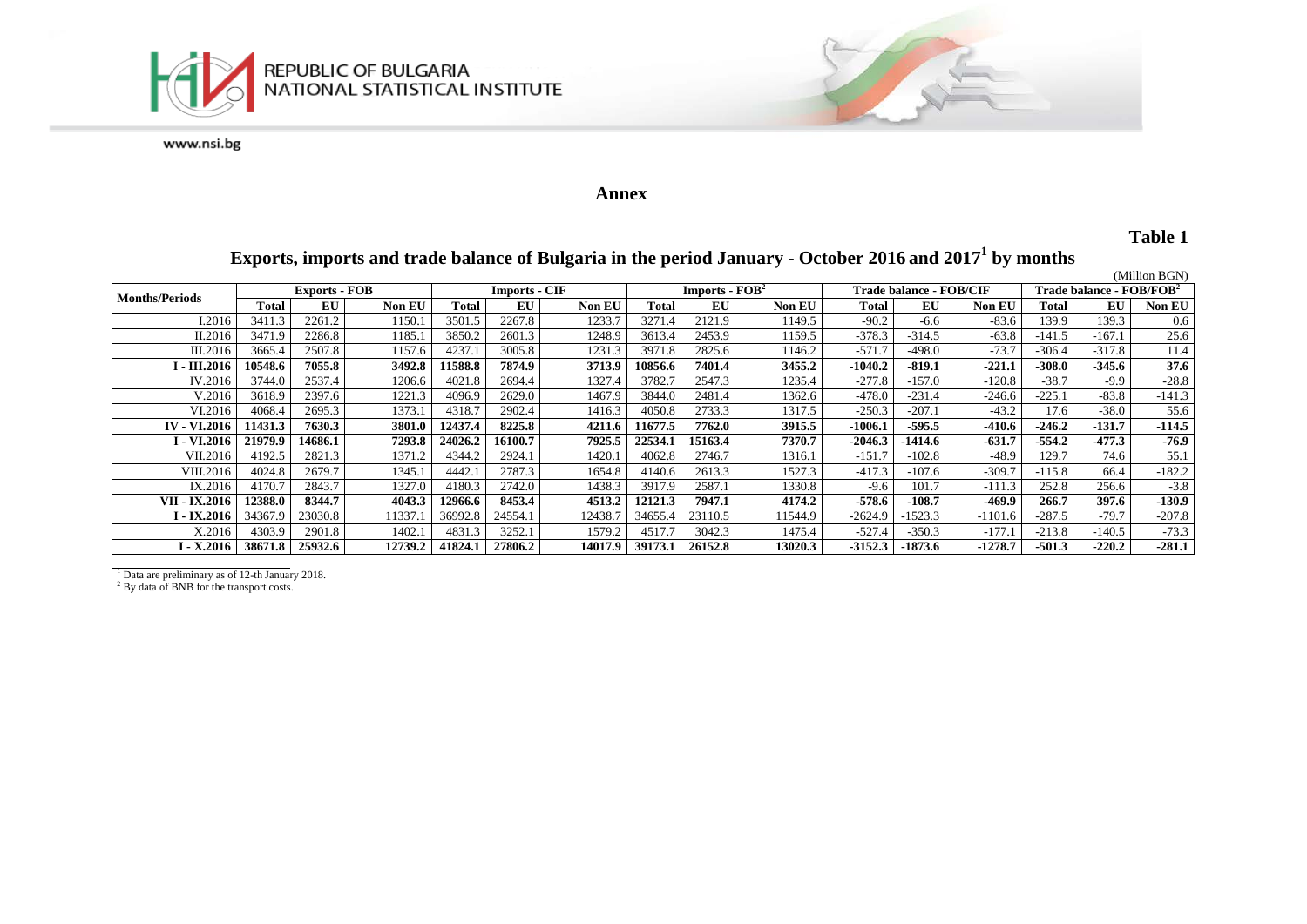



## **Table 1**

# **Exports, imports and trade balance of Bulgaria in the period January - October 2016 and 20171 by months**

| (Continued and end)   |         |                                              |         |         |         |               |                  |         |         |                                |           |               |                                      |          | (Million BGN) |
|-----------------------|---------|----------------------------------------------|---------|---------|---------|---------------|------------------|---------|---------|--------------------------------|-----------|---------------|--------------------------------------|----------|---------------|
| <b>Months/Periods</b> |         | <b>Imports - CIF</b><br><b>Exports - FOB</b> |         |         |         |               | Imports - $FOB2$ |         |         | <b>Trade balance - FOB/CIF</b> |           |               | Trade balance - FOB/FOB <sup>2</sup> |          |               |
|                       | Total   | EU                                           | Non EU  | Total   | EU      | <b>Non EU</b> | Total            | EU      | Non EU  | Total                          | EU        | <b>Non EU</b> | Total                                | EU       | <b>Non EU</b> |
| I.2017                | 3750.5  | 2438.4                                       | 1312.1  | 4229.8  | 2652.0  | 1577.8        | 3944.2           | 2480.4  | 1463.8  | $-479.3$                       | $-213.6$  | $-265.7$      | -193.7                               | $-42.0$  | $-151.7$      |
| II.2017               | 4044.5  | 2524.3                                       | 1520.2  | 4428.3  | 2820.2  | 1608.         | 4134.9           | 2646.6  | 1488.3  | $-383.8$                       | $-295.9$  | $-87.9$       | $-90.4$                              | $-122.3$ | 31.9          |
| III.2017              | 4373.6  | 2962.3                                       | 1411.3  | 5306.0  | 3329.7  | 1976.3        | 4973.5           | 3135.8  | 1837.7  | $-932.4$                       | $-367.4$  | $-565.0$      | $-599.9$                             | $-173.5$ | $-426.4$      |
| I - III.2017          | 12168.6 | 7925.0                                       | 4243.6  | 13964.1 | 8801.9  | 5162.2        | 13052.6          | 8262.8  | 4789.8  | $-1795.5$                      | $-876.9$  | $-918.6$      | $-884.0$                             | $-337.8$ | $-546.2$      |
| IV.2017               | 3906.5  | 2496.4                                       | 1410.1  | 4684.   | 2978.0  | 1706.7        | 4385.8           | 2792.5  | 1593.3  | $-778.2$                       | $-481.6$  | $-296.6$      | $-479.3$                             | $-296.1$ | $-183.2$      |
| V.2017                | 4458.5  | 2862.4                                       | 1596.1  | 4938.8  | 3156.6  | 1782.2        | 4628.3           | 2968.5  | 1659.8  | $-480.3$                       | $-294.2$  | $-186.1$      | $-169.8$                             | $-106.1$ | $-63.7$       |
| VI.2017               | 4619.5  | 3047.0                                       | 1572.5  | 4906.4  | 3127.5  | 1778.9        | 4598.3           | 2942.7  | 1655.6  | $-286.9$                       | $-80.5$   | -206.4        | 21.2                                 | 104.3    | $-83.1$       |
| <b>IV - VI.2017</b>   | 12984.5 | 8405.8                                       | 4578.7  | 14529.9 | 9262.1  | 5267.8        | 13612.4          | 8703.7  | 4908.7  | $-1545.4$                      | $-856.3$  | $-689.1$      | $-627.9$                             | $-297.9$ | $-330.0$      |
| I - VI.2017           | 25153.1 | 16330.8                                      | 8822.3  | 28494.0 | 18064.0 | 10430.0       | 26665.0          | 16966.5 | 9698.5  | $-3340.9$                      | $-1733.2$ | $-1607.7$     | $-1511.9$                            | $-635.7$ | $-876.2$      |
| VII.2017              | 4604.   | 3121.8                                       | 1482.3  | 4703.6  | 2997.8  | 1705.8        | 4414.7           | 2823.1  | 1591.6  | $-99.5$                        | 124.0     | $-223.5$      | 189.4                                | 298.7    | $-109.3$      |
| VIII.2017             | 4322.5  | 2933.3                                       | 1389.2  | 4925.   | 3128.4  | 1796.9        | 4589.1           | 2918.8  | 1670.3  | $-602.8$                       | $-195.1$  | $-407.7$      | $-266.6$                             | 14.5     | $-281.1$      |
| IX.2017               | 4506.1  | 3156.9                                       | 1349.2  | 4707.2  | 3087.9  | 1619.3        | 4401.1           | 2907.2  | 1493.9  | $-201.$                        | 69.0      | $-270.1$      | 105.0                                | 249.7    | $-144.7$      |
| VII - IX.2017         | 13432.7 | 9212.0                                       | 4220.7  | 14336.1 | 9214.1  | 5122.0        | 13404.9          | 8649.1  | 4755.8  | $-903.4$                       | $-2.1$    | $-901.3$      | 27.8                                 | 562.9    | $-535.1$      |
| I - IX.2017           | 38585.8 | 25542.8                                      | 13043.0 | 42830   | 27278.1 | 15552.0       | 40069.9          | 25615.6 | 14454.3 | -4244                          | $-1735.3$ | $-2509.0$     | $-1484.1$                            | $-72.8$  | -1411.3       |
| X.2017                | 4945.9  | 3226.5                                       | 1719.4  | 5452.9  | 3560.6  | 1892.3        | 5090.6           | 3337.2  | 1753.4  | $-507.0$                       | $-334.1$  | $-172.9$      | $-144.7$                             | $-110.7$ | $-34.0$       |
| I - X.2017            | 43531.7 | 28769.3                                      | 14762.4 | 48283.0 | 30838.7 | 17444.3       | 45160.5          | 28952.8 | 16207.7 | $-4751.3$                      | $-2069.4$ | $-2681.9$     | $-1628.8$                            | $-183.5$ | $-1445.3$     |

<sup>1</sup> Data are preliminary as of 12-th January 2018.

 $2^{2}$  By data of BNB for the transport costs.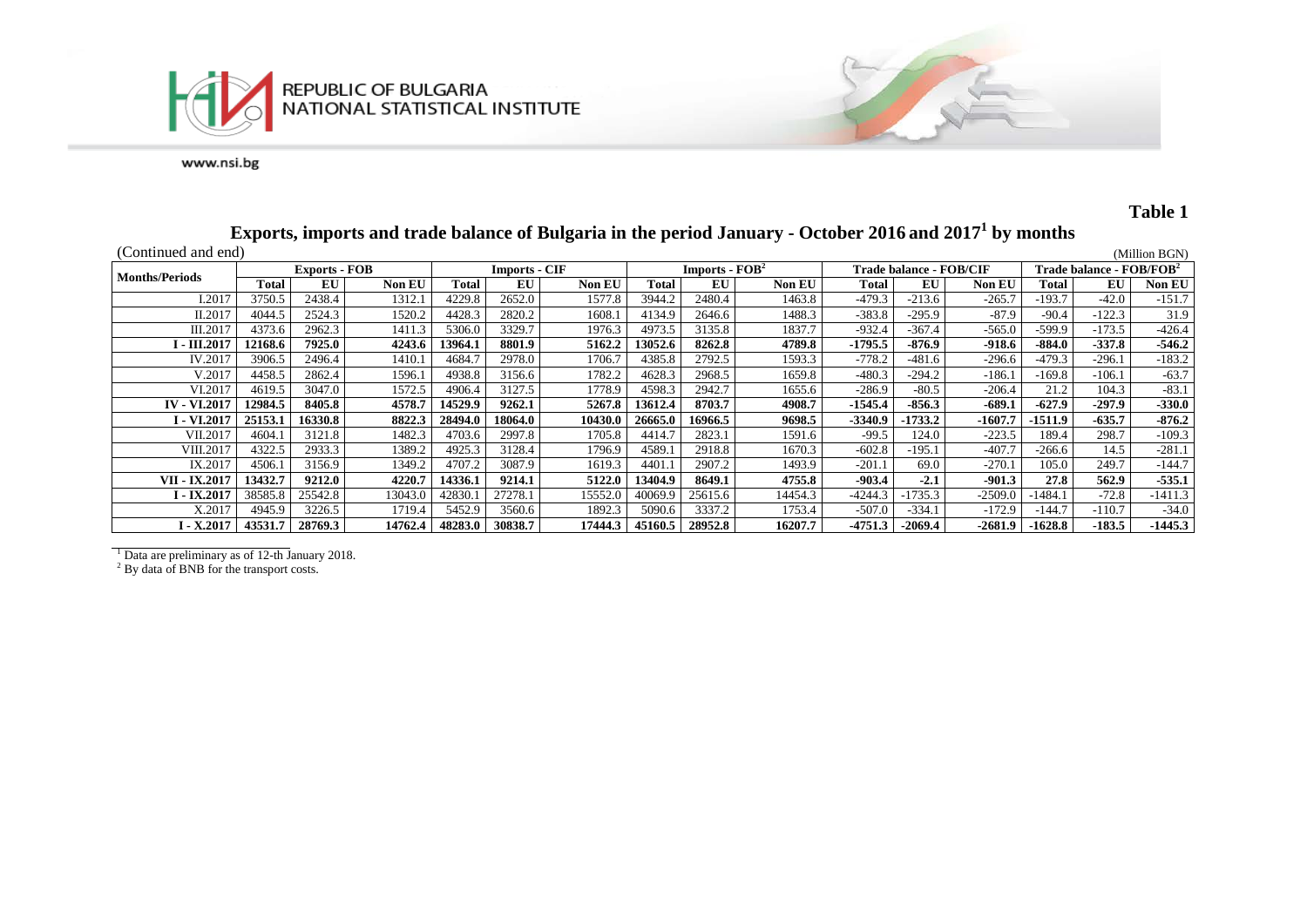



**Value changes of exports and imports of Bulgaria in the period January - October 2017<sup>1</sup> compared to the same period of the previous year**

 $1$  Data are preliminary as of 12-th January 2018.



**Table 2**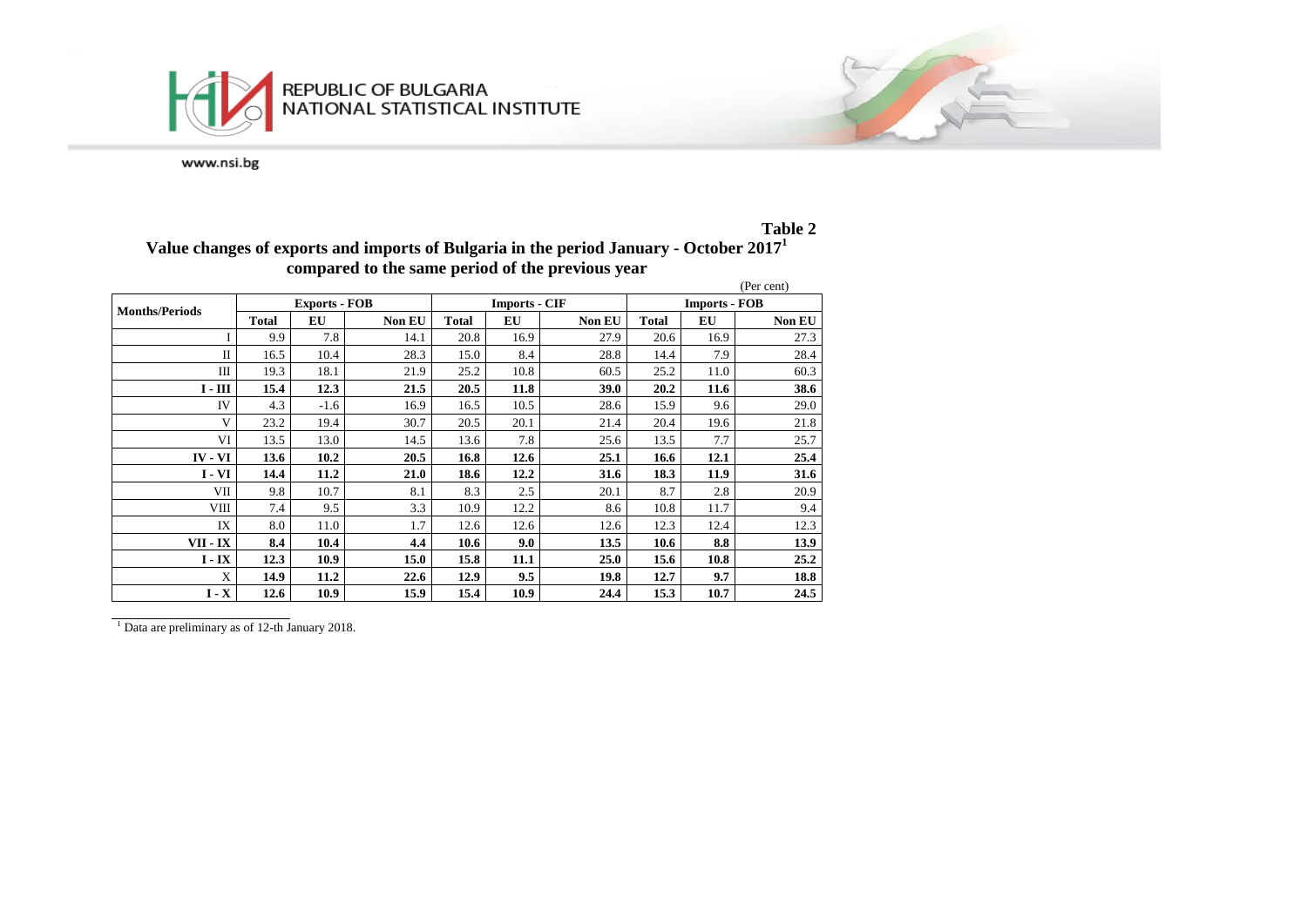

### **Table 3**

## **Exports, imports and trade balance by groups of countries and main partner countries1 of Bulgaria in the period January - October 2016 and 20172**

|                                |                    | <b>Exports - FOB</b> |                                                         |                                                          | <b>Imports - CIF</b> | Trade balance -<br><b>FOB/CIF</b>                       |                    |           |
|--------------------------------|--------------------|----------------------|---------------------------------------------------------|----------------------------------------------------------|----------------------|---------------------------------------------------------|--------------------|-----------|
| <b>Countries and groups of</b> | 2016               | 2017                 | <b>Change</b><br>compared                               | 2016<br>2017<br><b>Million BGN</b><br>41824.1<br>48283.0 |                      | <b>Change</b><br>compared                               | 2016               | 2017      |
| countries                      | <b>Million BGN</b> |                      | to the same<br>period of<br>the<br>previous<br>year - % |                                                          |                      | to the same<br>period of<br>the<br>previous<br>year - % | <b>Million BGN</b> |           |
| <b>Total</b>                   | 38671.8            | 43531.7              | 12.6                                                    |                                                          |                      | 15.4                                                    | $-3152.3$          | $-4751.3$ |
| EU                             | 25932.6            | 28769.3              | 10.9                                                    | 27806.2                                                  | 30838.7              | 10.9                                                    | $-1873.6$          | $-2069.4$ |
| Austria                        | 751.7              | 809.6                | 7.7                                                     | 1176.9                                                   | 1166.5               | $-0.9$                                                  | $-425.2$           | $-356.9$  |
| Belgium                        | 990.6              | 1654.6               | 67.0                                                    | 992.2                                                    | 1033.3               | 4.1                                                     | $-1.6$             | 621.3     |
| Croatia                        | 178.4              | 189.1                | 6.0                                                     | 103.7                                                    | 127.1                | 22.6                                                    | 74.7               | 62.0      |
| Cyprus                         | 130.2              | 127.8                | $-1.8$                                                  | 47.4                                                     | 170.2                | 259.1                                                   | 82.8               | $-42.4$   |
| Czech Republic                 | 636.7              | 874.3                | 37.3                                                    | 881.3                                                    | 1074.0               | 21.9                                                    | $-244.6$           | $-199.7$  |
| Denmark                        | 232.0              | 263.7                | 13.7                                                    | 198.0                                                    | 220.7                | 11.5                                                    | 34.0               | 43.0      |
| Estonia                        | 35.4               | 39.8                 | 12.4                                                    | 24.4                                                     | 34.9                 | 43.0                                                    | $11.0\,$           | 4.9       |
| Finland                        | 62.6               | 71.6                 | 14.4                                                    | 110.8                                                    | 100.3                | $-9.5$                                                  | $-48.2$            | $-28.7$   |
| France                         | 1761.5             | 1786.2               | 1.4                                                     | 1327.7                                                   | 1391.8               | 4.8                                                     | 433.8              | 394.4     |
| Germany                        | 5227.7             | 5933.0               | 13.5                                                    | 5538.3                                                   | 5953.8               | 7.5                                                     | $-310.6$           | $-20.8$   |
| Greece                         | 2616.6             | 2770.4               | 5.9                                                     | 1990.6                                                   | 2122.0               | 6.6                                                     | 626.0              | 648.4     |
| Hungary                        | 635.3              | 748.4                | 17.8                                                    | 1579.6                                                   | 1680.9               | 6.4                                                     | $-944.3$           | $-932.5$  |
| Ireland                        | 53.6               | 76.6                 | 42.9                                                    | 152.3                                                    | 180.5                | 18.5                                                    | $-98.7$            | $-103.9$  |
| Italy                          | 3616.6             | 3664.2               | 1.3                                                     | 3319.7                                                   | 3536.0               | 6.5                                                     | 296.9              | 128.2     |
| Latvia                         | 43.9               | 48.0                 | 9.3                                                     | 54.3                                                     | 61.4                 | 13.1                                                    | $-10.4$            | $-13.4$   |
| Lithuania                      | 88.8               | 114.8                | 29.3                                                    | 82.9                                                     | 75.3                 | $-9.2$                                                  | 5.9                | 39.5      |
| Luxembourg                     | 9.7                | 15.0                 | 54.6                                                    | 144.1                                                    | 161.7                | 12.2                                                    | $-134.4$           | $-146.7$  |
| Malta                          | 66.8               | 30.4                 | $-54.5$                                                 | 28.8                                                     | 71.7                 | 149.0                                                   | 38.0               | $-41.3$   |
| Netherlands                    | 1039.2             | 1076.2               | 3.6                                                     | 1493.9                                                   | 1734.5               | 16.1                                                    | $-454.7$           | $-658.3$  |
| Poland                         | 933.8              | 1021.1               | 9.3                                                     | 1658.1                                                   | 1762.3               | 6.3                                                     | $-724.3$           | $-741.2$  |
| Portugal                       | 174.7              | 207.6                | 18.8                                                    | 79.4                                                     | 87.1                 | 9.7                                                     | 95.3               | 120.5     |
| Romania                        | 3429.4             | 3604.6               | 5.1                                                     | 2849.5                                                   | 3420.1               | 20.0                                                    | 579.9              | 184.5     |
| Slovakia                       | 270.5              | 333.1                | 23.1                                                    | 559.3                                                    | 623.5                | 11.5                                                    | $-288.8$           | $-290.4$  |
| Slovenia                       | 335.0              | 343.9                | 2.7                                                     | 323.5                                                    | 361.0                | 11.6                                                    | 11.5               | $-17.1$   |
| Spain                          | 1067.1             | 1263.5               | 18.4                                                    | 1658.6                                                   | 2466.0               | 48.7                                                    | $-591.5$           | $-1202.5$ |
| Sweden                         | 286.7              | 359.7                | 25.5                                                    | 265.4                                                    | 316.7                | 19.3                                                    | 21.3               | 43.0      |
| <b>United Kingdom</b>          | 954.6              | 1061.0               | 11.1                                                    | 1019.1                                                   | 782.2                | $-23.2$                                                 | $-64.5$            | 278.8     |
| Not specified                  | 303.5              | 281.1                | $-7.4$                                                  | 146.4                                                    | 123.2                | $-15.8$                                                 | 157.1              | 157.9     |

<sup>1</sup> Partner country:

- In case of exports (or dispatches) is the country (or Member State) of final destination of the goods.

- In case of imports (or arrivals) is the country (or Member State) of consignment of the goods. <sup>2</sup> Data are preliminary as of 12-th January 2018.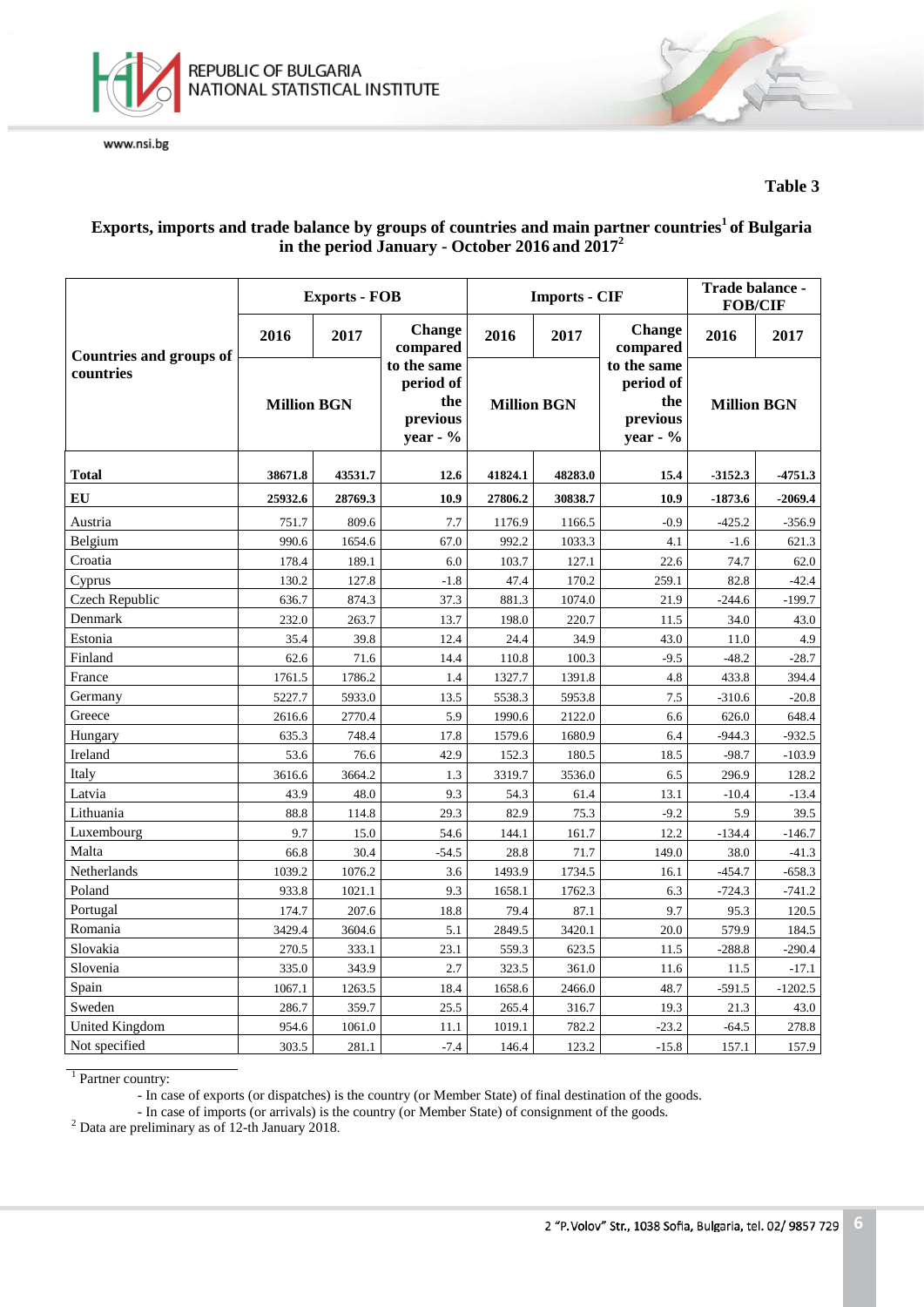

#### **Table 3**

#### **Exports, imports and trade balance by groups of countries and main partner countries1 of Bulgaria in the period January - October 2016 and 20172**

| (Continued)                                 |                    |                      |                                                            |                    |                      |                                                         |                    |           |
|---------------------------------------------|--------------------|----------------------|------------------------------------------------------------|--------------------|----------------------|---------------------------------------------------------|--------------------|-----------|
|                                             |                    | <b>Exports - FOB</b> |                                                            |                    | <b>Imports - CIF</b> | Trade balance -<br><b>FOB/CIF</b>                       |                    |           |
|                                             | 2016               | 2017                 | <b>Change</b><br>compared                                  | 2016               | 2017                 | <b>Change</b><br>compared                               | 2016               | 2017      |
| <b>Countries and groups of</b><br>countries | <b>Million BGN</b> |                      | to the same<br>period of<br>the<br>previous<br>year - $\%$ | <b>Million BGN</b> |                      | to the same<br>period of<br>the<br>previous<br>year - % | <b>Million BGN</b> |           |
| <b>Non EU countries</b>                     | 12739.2            | 14762.4              | 15.9                                                       | 14017.9            | 17444.3              | 24.4                                                    | $-1278.7$          | $-2681.9$ |
| CIS <sup>3</sup>                            | 1061.8             | 1782.7               | 67.9                                                       | 4564.5             | 5664.0               | 24.1                                                    | $-3502.7$          | $-3881.3$ |
| of which:                                   |                    |                      |                                                            |                    |                      |                                                         |                    |           |
| Kazakhstan                                  | 28.3               | 36.4                 | 28.6                                                       | 27.1               | 23.7                 | $-12.5$                                                 | 1.2                | 12.7      |
| <b>Russian Federation</b>                   | 626.6              | 1280.2               | 104.3                                                      | 3749.8             | 4735.6               | 26.3                                                    | $-3123.2$          | $-3455.4$ |
| Ukraine                                     | 203.9              | 220.4                | 8.1                                                        | 647.7              | 730.6                | 12.8                                                    | $-443.8$           | $-510.2$  |
| OECD <sup>4</sup>                           | 4341.7             | 4678.0               | 7.7                                                        | 3850.0             | 4437.5               | 15.3                                                    | 491.7              | 240.5     |
| of which:                                   |                    |                      |                                                            |                    |                      |                                                         |                    |           |
| Canada                                      | 80.2               | 66.5                 | $-17.1$                                                    | 77.0               | 103.6                | 34.5                                                    | 3.2                | $-37.1$   |
| Israel                                      | 128.3              | 124.4                | $-3.0$                                                     | 84.0               | 83.7                 | $-0.4$                                                  | 44.3               | 40.7      |
| Japan                                       | 65.6               | 64.6                 | $-1.5$                                                     | 158.3              | 169.1                | 6.8                                                     | $-92.7$            | $-104.5$  |
| Korea, Republic of                          | 100.8              | 69.5                 | $-31.1$                                                    | 187.9              | 187.3                | $-0.3$                                                  | $-87.1$            | $-117.8$  |
| Turkey                                      | 2997.4             | 3388.3               | 13.0                                                       | 2574.1             | 3053.6               | 18.6                                                    | 423.3              | 334.7     |
| <b>United States</b>                        | 565.5              | 566.9                | 0.2                                                        | 344.9              | 380.6                | 10.4                                                    | 220.6              | 186.3     |
| $EFTA^5$                                    | 287.8              | 281.1                | $-2.3$                                                     | 359.1              | 383.2                | 6.7                                                     | $-71.3$            | $-102.1$  |
| of which:                                   |                    |                      |                                                            |                    |                      |                                                         |                    |           |
| Norway                                      | 58.5               | 55.0                 | $-6.0$                                                     | 39.4               | 55.5                 | 40.9                                                    | 19.1               | $-0.5$    |
| Switzerland                                 | 226.8              | 223.7                | $-1.4$                                                     | 316.7              | 325.0                | 2.6                                                     | $-89.9$            | $-101.3$  |

<sup>1</sup> Partner country:

- In case of exports (or dispatches) is the country (or Member State) of final destination of the goods.

- In case of imports (or arrivals) is the country (or Member State) of consignment of the goods.

<sup>2</sup> Data are preliminary as of 12-th January 2018.<br><sup>3</sup> CIS includes: Azerbaijan; Armenia; Belarus; Kazakhstan; Kyrgyz Republic; Moldova, Republic of; Russian Federation; Tajikistan; Turkmenistan; Uzbekistan and Ukraine.

<sup>4</sup> OECD includes: Australia; Virgin Islands (US); United States; Iceland; Canada; Mexico; New Zealand; Norway; Korea, Republic of; Turkey; Switzerland; Japan; Israel and Chile.

<sup>5</sup> EFTA includes: Norway; Switzerland; Iceland and Liechtenstein.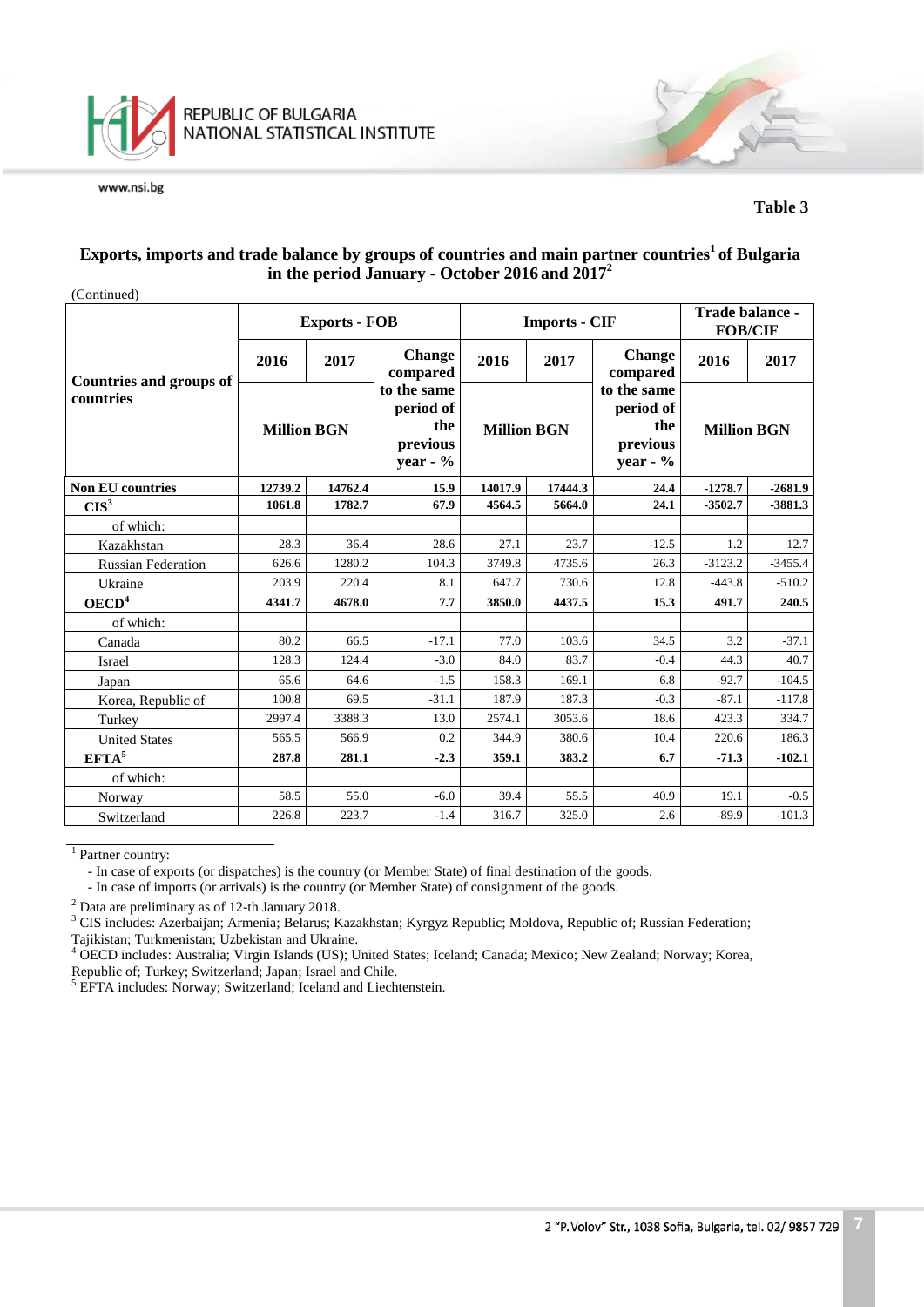

#### **Table 3**

#### **Exports, imports and trade balance by groups of countries and main partner countries1 of Bulgaria in the period January - October 2016 and 20172**

| (Continued and end)                         |                    |                      |                                                           |        |                      |                                                            |                    |          |
|---------------------------------------------|--------------------|----------------------|-----------------------------------------------------------|--------|----------------------|------------------------------------------------------------|--------------------|----------|
|                                             |                    | <b>Exports - FOB</b> |                                                           |        | <b>Imports - CIF</b> | Trade balance -<br><b>FOB/CIF</b>                          |                    |          |
|                                             | 2016               | 2017                 | <b>Change</b><br>compared                                 | 2016   | 2017                 | <b>Change</b><br>compared                                  | 2016               | 2017     |
| <b>Countries and groups of</b><br>countries | <b>Million BGN</b> |                      | to the same<br>period of<br>the<br>previous<br>year - $%$ |        | <b>Million BGN</b>   | to the same<br>period of<br>the<br>previous<br>year - $\%$ | <b>Million BGN</b> |          |
| <b>Countries not included</b>               |                    |                      |                                                           |        |                      |                                                            |                    |          |
| in the upper groups                         |                    |                      |                                                           |        |                      |                                                            |                    |          |
| Albania                                     | 98.2               | 121.8                | 24.0                                                      | 23.7   | 27.9                 | 17.7                                                       | 74.5               | 93.9     |
| Bosnia and Herzegovina                      | 109.4              | 110.8                | 1.3                                                       | 70.2   | 65.6                 | $-6.6$                                                     | 39.2               | 45.2     |
| <b>Brazil</b>                               | 45.5               | 42.9                 | $-5.7$                                                    | 42.0   | 31.4                 | $-25.2$                                                    | 3.5                | 11.5     |
| China                                       | 634.1              | 1037.5               | 63.6                                                      | 1711.1 | 1829.7               | 6.9                                                        | $-1077.0$          | $-792.2$ |
| Egypt                                       | 372.4              | 517.7                | 39.0                                                      | 535.1  | 878.5                | 64.2                                                       | $-162.7$           | $-360.8$ |
| Former Yugoslav                             |                    |                      |                                                           |        |                      |                                                            |                    |          |
| Republic of Macedonia                       | 635.7              | 658.0                | 3.5                                                       | 417.0  | 516.2                | 23.8                                                       | 218.7              | 141.8    |
| Georgia                                     | 262.5              | 231.6                | $-11.8$                                                   | 215.9  | 495.9                | 129.7                                                      | 46.6               | $-264.3$ |
| India                                       | 123.2              | 175.0                | 42.0                                                      | 187.4  | 227.1                | 21.2                                                       | $-64.2$            | $-52.1$  |
| Indonesia                                   | 55.8               | 38.1                 | $-31.7$                                                   | 57.4   | 78.1                 | 36.1                                                       | $-1.6$             | $-40.0$  |
| Iran, Islamic Republic of                   | 107.2              | 92.6                 | $-13.6$                                                   | 41.3   | 94.9                 | 129.8                                                      | 65.9               | $-2.3$   |
| Peru                                        | 11.7               | 16.7                 | 42.7                                                      | 36.7   | 29.8                 | $-18.8$                                                    | $-25.0$            | $-13.1$  |
| Serbia                                      | 611.1              | 752.5                | 23.1                                                      | 618.5  | 965.0                | 56.0                                                       | $-7.4$             | $-212.5$ |
| Singapore                                   | 301.5              | 273.0                | $-9.5$                                                    | 41.2   | 53.6                 | 30.1                                                       | 260.3              | 219.4    |
| South Africa                                | 99.3               | 102.2                | 2.9                                                       | 32.0   | 55.8                 | 74.4                                                       | 67.3               | 46.4     |
| Syrian Arab Republic                        | 29.9               | 34.5                 | 15.4                                                      | 1.6    | 0.3                  | $-81.3$                                                    | 28.3               | 34.2     |
| Taiwan                                      | 42.9               | 41.4                 | $-3.5$                                                    | 174.9  | 166.0                | $-5.1$                                                     | $-132.0$           | $-124.6$ |
| <b>United Arab Emirates</b>                 | 322.9              | 277.8                | $-14.0$                                                   | 34.4   | 46.0                 | 33.7                                                       | 288.5              | 231.8    |
| Viet Nam<br>153.8                           |                    | 39.0                 | $-74.6$                                                   | 68.2   | 71.7                 | 5.1                                                        | 85.6               | $-32.7$  |

<sup>1</sup> Partner country:

- In case of exports (or dispatches) is the country (or Member State) of final destination of the goods.

- In case of imports (or arrivals) is the country (or Member State) of consignment of the goods.

<sup>2</sup> Data are preliminary as of 12-th January 2018.